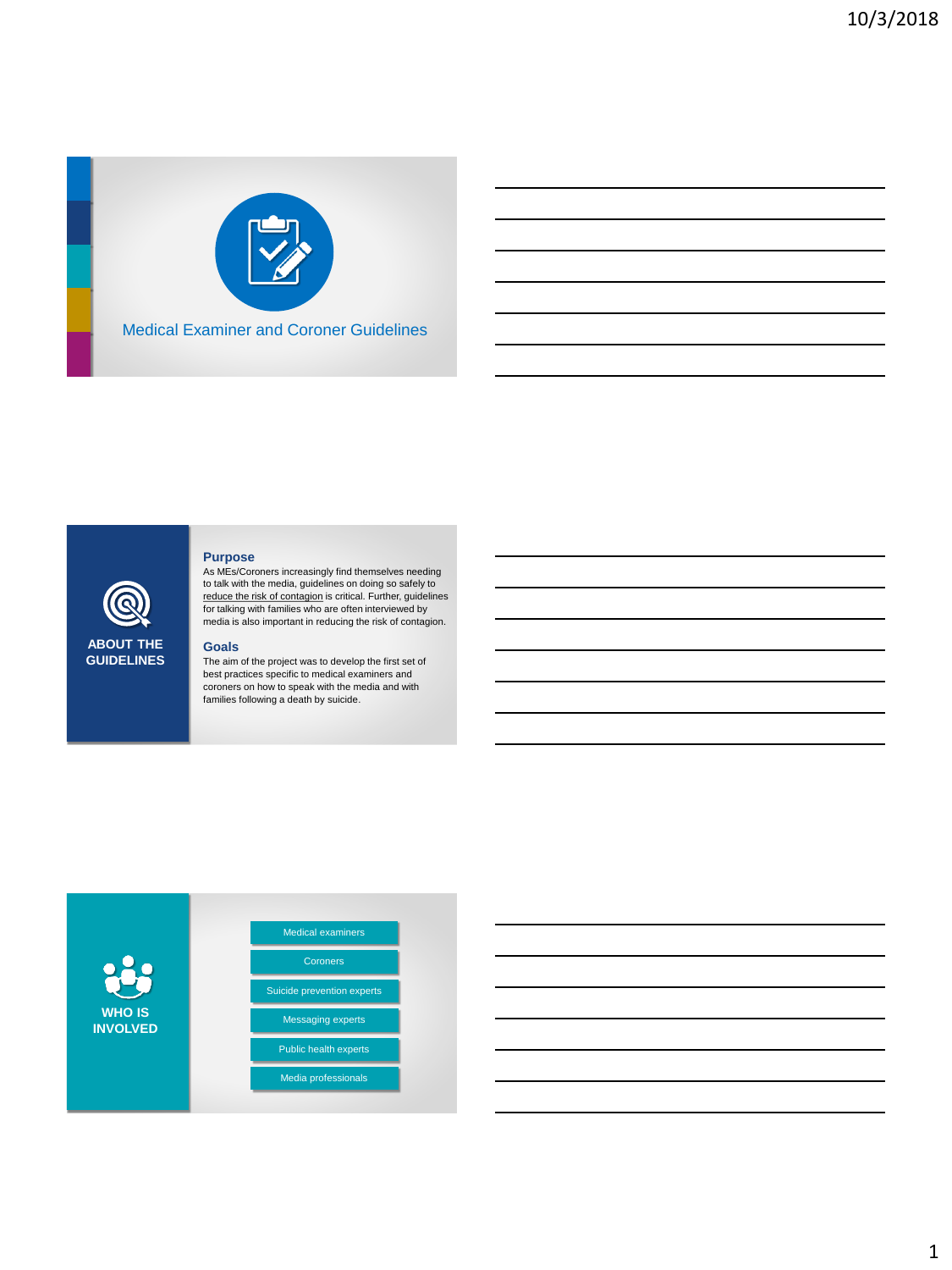

Conference calls, meetings, and surveys were used to collect information and data on commonly experienced practices.

**EXECUTE:** A literature review was also conducted on language and safe messaging standards.

Conducted a literature review and analysis of

Using a multi-tiered approach to arrive at consensus best practices. 4

| <b>Best Practices For</b><br><b>Talking With Media</b><br><b>About Suicide</b> | Inform Media<br><b>Personnel About</b><br><b>Suicide Contagion</b>          | Steer the<br><b>Conversation from</b><br>Crime to<br><b>Public Health</b> | What To Do<br>When the Media<br><b>Contacts You</b>                |
|--------------------------------------------------------------------------------|-----------------------------------------------------------------------------|---------------------------------------------------------------------------|--------------------------------------------------------------------|
|                                                                                | <b>Request That Media</b><br>Include Resources<br><b>For Their Audience</b> | Use Reliable Data                                                         | Seek Basic<br><b>Media Training</b>                                |
|                                                                                | Avoid presenting<br>suicide as common or<br>acceptable                      | Explain the<br>Complexities<br>of Suicide                                 | <b>Avoid Sharing</b><br>Suicide Method or<br><b>Location</b>       |
|                                                                                | Use caution<br>responding to high<br>profile cases                          | Do not share the<br>contents of a<br>suicide note                         | <b>Avoid Sharing</b><br><b>Personal Details</b><br>of the Deceased |
|                                                                                |                                                                             |                                                                           |                                                                    |

|  |  | ,我们也不会有什么?""我们的话,我们也不会有什么?""我们的话,我们也不会有什么?""我们的话,我们也不会有什么?""我们的话,我们也不会有什么?""我们的话                                      |
|--|--|-----------------------------------------------------------------------------------------------------------------------|
|  |  | <u> 1989 - Andrea Santa Andrea Andrea Andrea Andrea Andrea Andrea Andrea Andrea Andrea Andrea Andrea Andrea Andr</u>  |
|  |  | <u> 1989 - Andrea Santa Andrea Andrea Andrea Andrea Andrea Andrea Andrea Andrea Andrea Andrea Andrea Andrea Andr</u>  |
|  |  |                                                                                                                       |
|  |  | <u> 1989 - Johann Stoff, amerikansk politiker (d. 1989)</u>                                                           |
|  |  | <u> 1989 - Johann Stoff, deutscher Stoff, der Stoff, der Stoff, der Stoff, der Stoff, der Stoff, der Stoff, der S</u> |
|  |  |                                                                                                                       |
|  |  |                                                                                                                       |